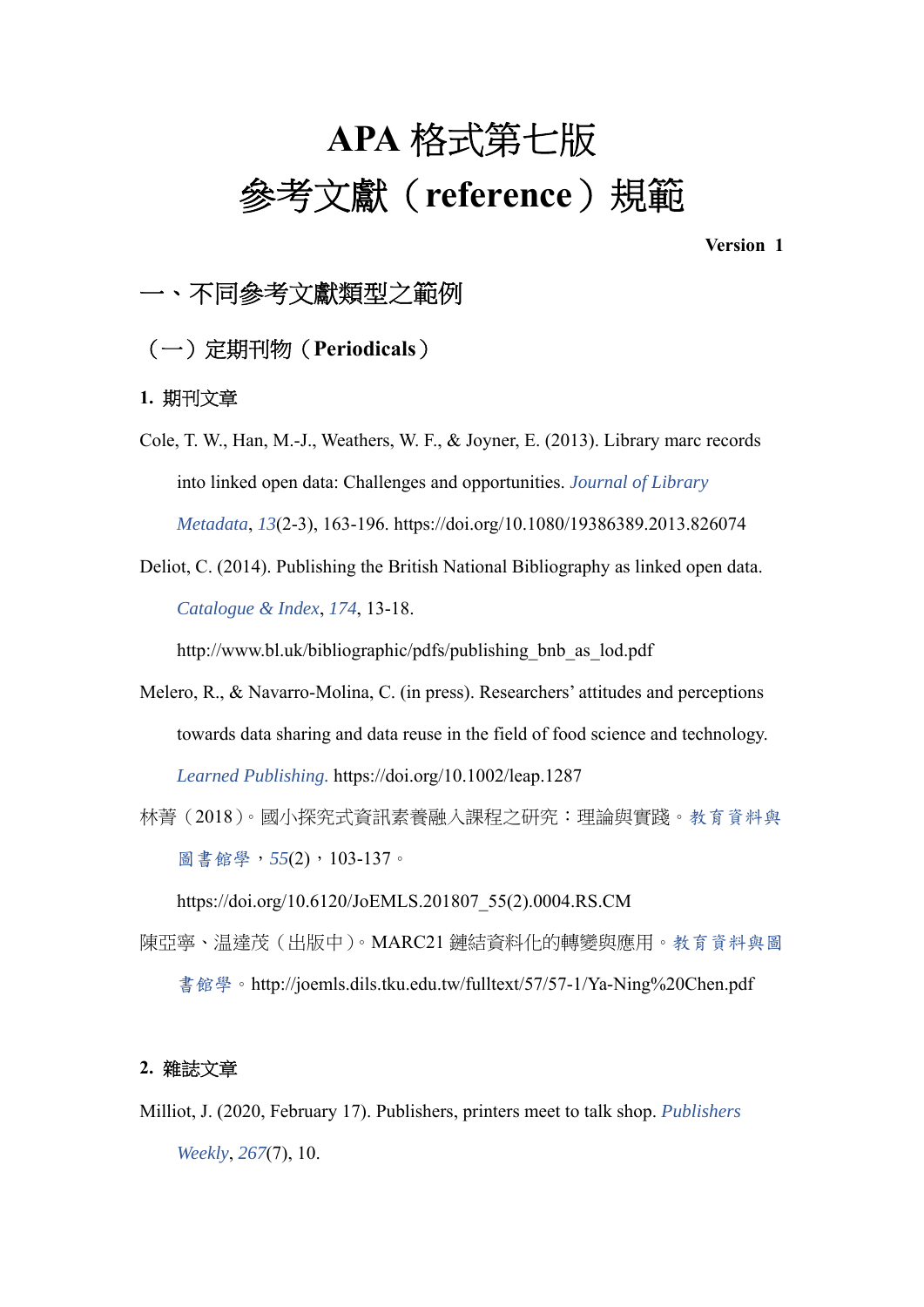Rothfeld, B. (2020, February-March). The joy of text: James Wood's inspired reading. *Bookforum.* 

https://www.bustle.com/p/10-magazines-every-book-lover-should-subscribe-to-i n-the-new-year-26199

邱炯友(2019 年 3 月)。大學出版社與大學圖書館之開放取用(Open Access)政策 合作與分享。臺灣出版與閱讀,*5*,4-7。

http://isbn.ncl.edu.tw/FCKEDITOR\_UploadFiles/1558422113.pdf

簡伊玲、趙啟麟、陳怡慈、陳夏民、吳令葳、王家軒(2019 年 5 月 1 日)。我想 重編一本書……。文訊,*403*,32-33。

#### **3.** 新聞報紙

MacDonald, S. (2020, January 16). Ex-Ibrox chief's huge library heads to home of golf. *The Times*, 18.

Taiwan News. (2019, June 12). Publishers hold seminar on public lending rights. *Taiwan News*. https://www.taiwannews.com.tw/en/news/3722431

- 何定照(2019 年 4 月 9 日)。出版免營業稅案 文化部:正面發展。聯合 報,A6 版。
- 吳佩樺(2020年2月17日)。疫情延燒帶動電子書閱讀器熱度提升 入手 採購必知。自由時報。https://ent.ltn.com.tw/news/breakingnews/3071117

# (二)圖書、圖書章節(**Books and Book Chapters**)

#### **1.** 紙本圖書

Manguel, A. (2009). *The library at night.* Yale University Press.

邱炯友、林瑺慧(2014)。學術期刊羅馬化:*APA*、*Chicago*(*Turabian*)與羅馬

化引文格式規範。淡江大學出版中心。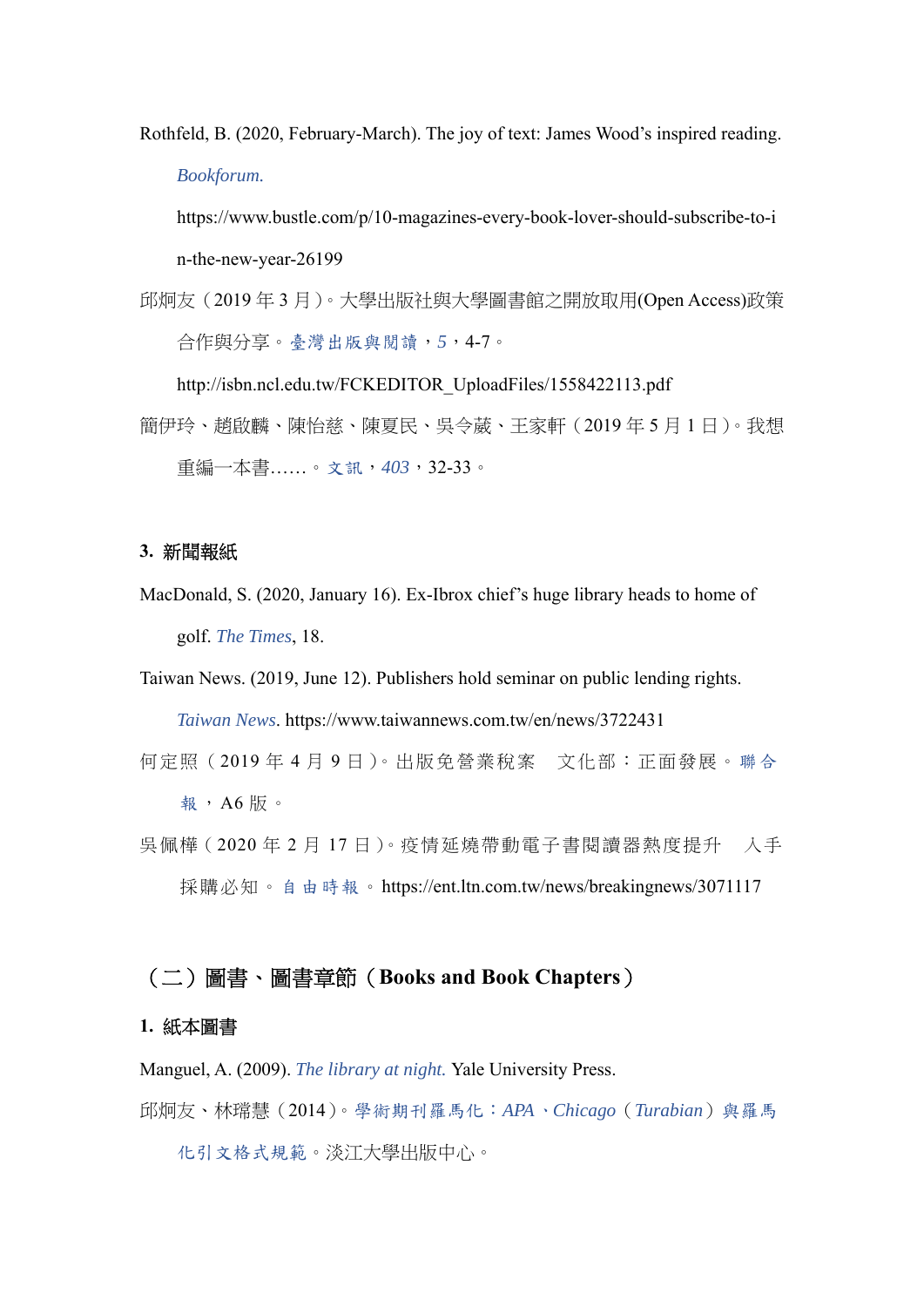- Bordwell, D., & Thompson, K. (2013). *Film art: An introduction* (10th ed., International ed.). McGraw-Hill Education.
- Cohen, L., Manion, L., & Morrison, K. (2007). *Research methods in education* (6th ed.). Routledge.
- Foster, T. C. (2017). *How to read literature like a professor: A lively and entertaining guide to reading between the lines* (Rev. ed.). HarperCollins Publishers.

林東泰(2008)。大眾傳播理論(增訂三版)。師大書苑。

王震武、林文瑛、林烘煜、張郁雯、陳學志(2004)。心理學(修訂版)。學富文 化。

#### **3.** 多家出版社共同出版

Harvey, S., & Goudvis, A. (2007). *Strategies that work: Teaching comprehension for understanding and engagement* (2nd ed.). Stenhouse Publishers; Pembroke Publishers. 文藻外語學院.圖書館團隊(2009)。圖書館服務英文。文藻外語學院;Airiti Press。

#### **4.** 翻譯作品

- Bourdieu, P. (1990). *Homo academicus* (P. Collier, Trans.). Stanford University Press. (Original work published 1968)
- Šteger, A. (2010). *The book of things* (B. Henry, Trans.). BOA Editions. (Original work published 2005)
- Luey, B.(2013)。學術寫作與出版:從期刊文章、專書、教科書到大眾書(陳玉 苹譯)。群學。(原著出版於 2009 年)
- Turabian, K. L.(2015)。*Chicago* 論文寫作格式:*Turabian* 手冊(邱炯友、林雯 瑤審譯)。書林。(原著出版於 2013 年)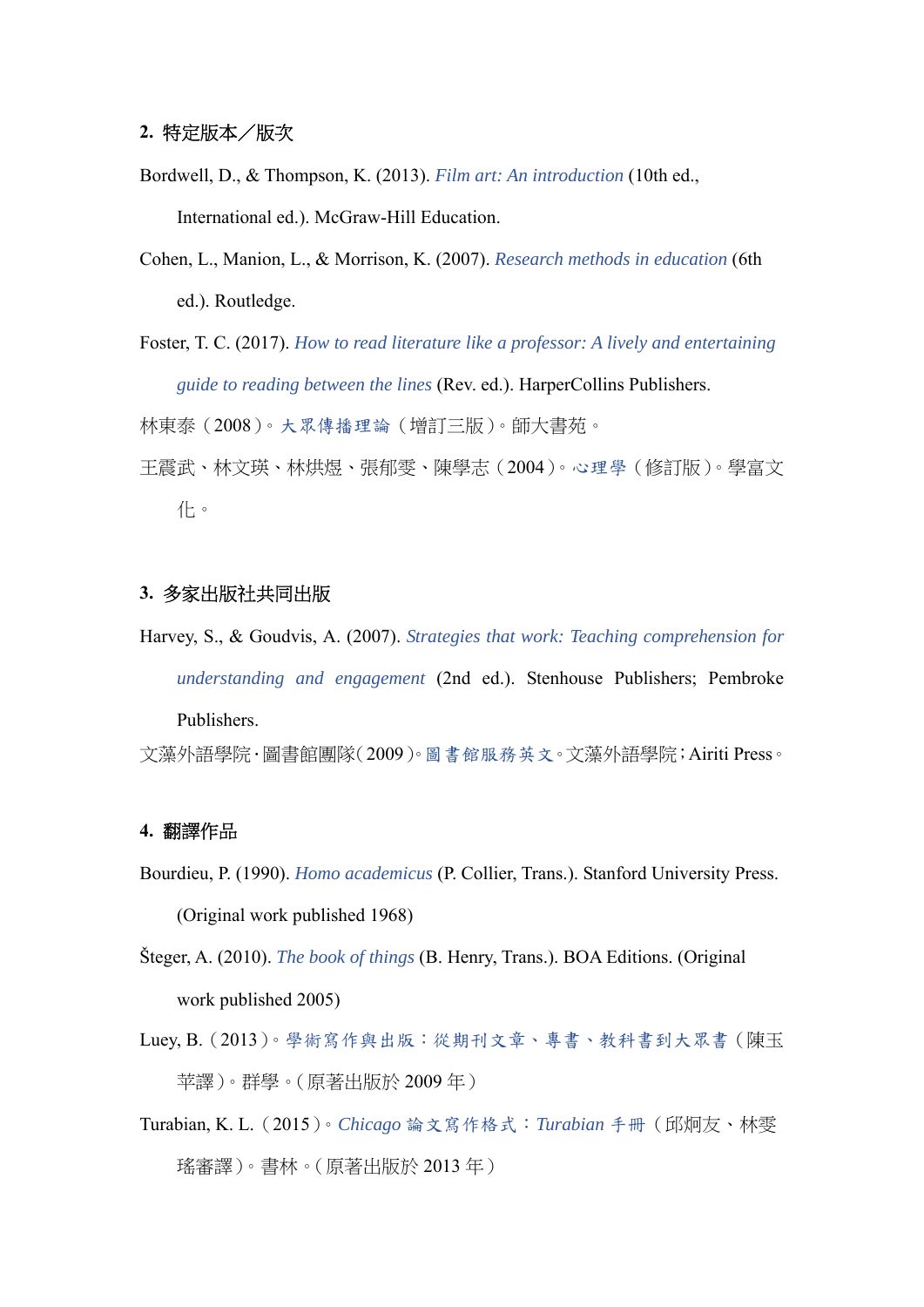#### **5.** 多人著作之單一篇章

Villazón-Terrazas, Vilches-Blázquez, L. M., Corcho, O., & Gómez-Pérez. (2011). Methodological guidelines for publishing government linked data. In D. Wood (Ed.), *Linking government data* (pp. 27-49). Springer. https://doi.org/10.1007/978-1-4614-1767-5\_2 邱子恒(2017)。電子及網路資源描述與詮釋資料概論。在張慧銖(主編),資訊

組織(頁 173-200)。Airiti Press。

## (三)研究報告(**Reports**)

- Johnson, R., Watkinson, A., & Mabe, M. (2018, October). *The STM report: An overview of scientific and scholarly publishing* (5th ed.). International Association of Scientific, Technical and Medical Publishers.
- Organisation for Economic Co-Operation and Development. (2020), *Strengthening the governance of skills systems: Lessons from six OECD countries*. OECD Publishing. https://doi.org/10.1787/3a4bb6ea-en

林雯瑤(2018 年 1 月 31 日)。學術傳播速度與學術期刊創新機制之關聯性研究

(MOST 105-2410-H-032-058)。淡江大學資訊與圖書館學系。

邱炯友、林俊宏(2016 年 11 月)。圖書定價銷售制度對出版產業影響評估研究:

期末報告。文化部;國立政治大學圖書資訊與檔案學研究所。

國家圖書館(2019)。國家圖書館海外展覽之策劃與實踐探討:以泰國、馬來西 亞兩檔展覽為例(NCL-108-003)。

https://nclfile.ncl.edu.tw/files/202002/a46797ca-cb7f-4ed8-aac7-0d4d72aff350.p df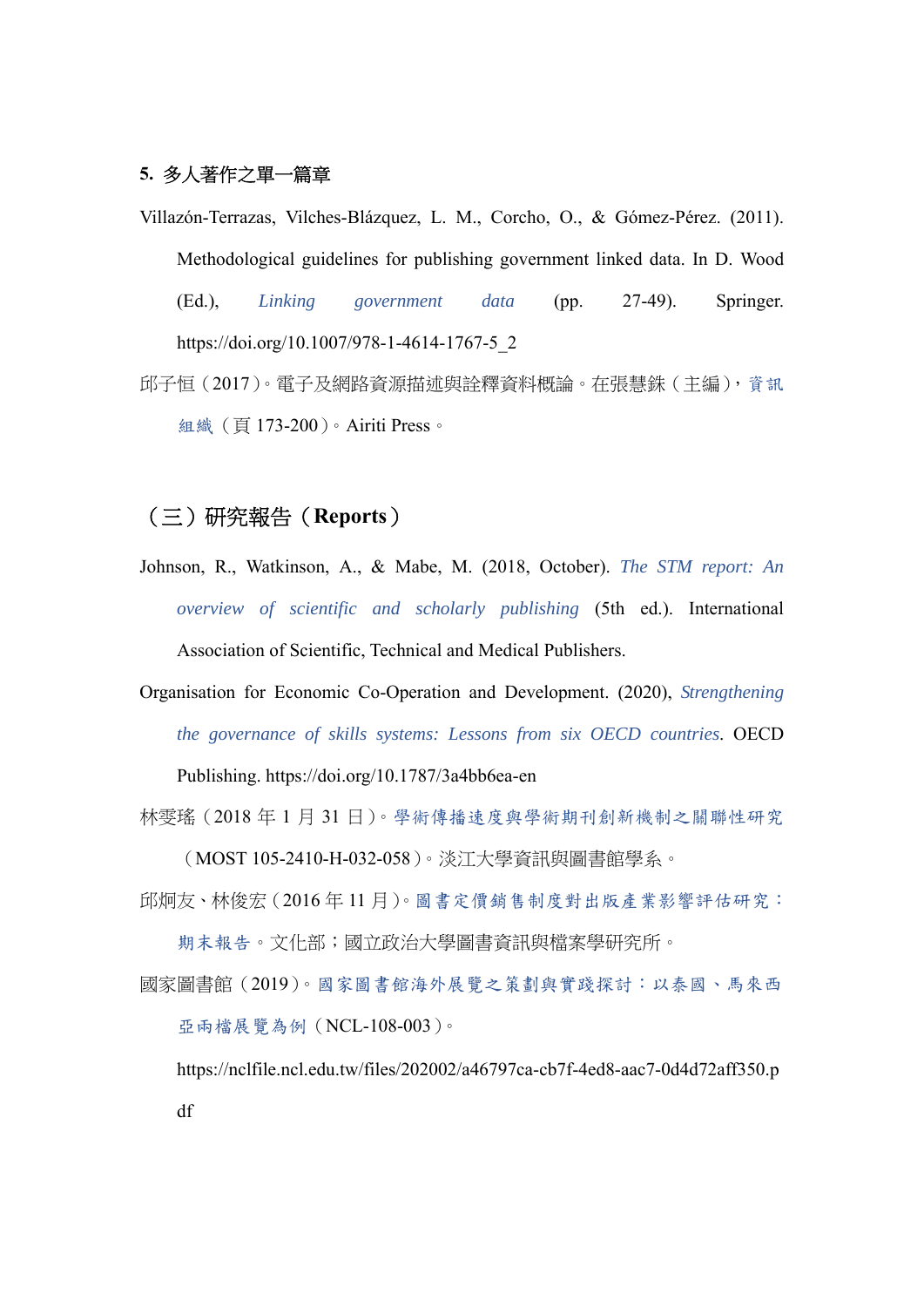#### (四)專題研討會及演講(**Conference Sessions and Presentations**)

Poff, D. C. (2019, May 4-7). *Diversity/inclusion in research and publication ethics* [Conference presentation]. 2019 CSE Annual Meeting, Columbus, OH, United States.

http://druwt19tzv6d76es3lg0qdo7-wpengine.netdna-ssl.com/wp-content/uploads/ 1.2DeborahPoff.pdf

Giles, E., & Meyers, J. (2019, June 20-25). *Beyond information: Showing wider roles public libraries can play in the fight against HIV/AIDS in Africa* [Poster

presentation]. Washington, DC, United States.

https://www.eventscribe.com/2019/ALA-Annual/fsPopup.asp?Mode=posterinfo &PosterID=208955

Wipawin, N., Wongkaew, C., & Sarawanawong, J. (2018, August 24-30). *Should OA journals be sealed?: Case of journals in Thai-Journal Citation Index* [Paper presentation]. World Library and Information Congress: 84th IFLA General

Conference and Assembly, Kuala Lumpur, Malaysian.

http://library.ifla.org/2192/1/163-chan-en.pdf

- 洪振洲、安東平、馬德偉、張伯雍、林靜慧(2018 年 12 月 18-21 日)。中古佛教 寫本資料庫數位編碼〔海報發表〕。2018 第九屆數位典藏與數位人文國際研 討會,新北市,台灣。
- 陳夏民、鄭聿(2019 年 2 月 12-17 日)。出版新型態與獨立書店的未來想像〔專 題演講〕。2019 台北國際書展,台北市,台灣。
- 温達茂(2015 年 12 月 26 日)。圖資開放鏈結系統與應用初探。在黃鴻珠(主持), *Session I* 圖資系統的應用發展〔研討會演講〕。圖書資訊學的傳承與創新: 教資/資圖 45 週年系慶學術研討會,新北市,台灣。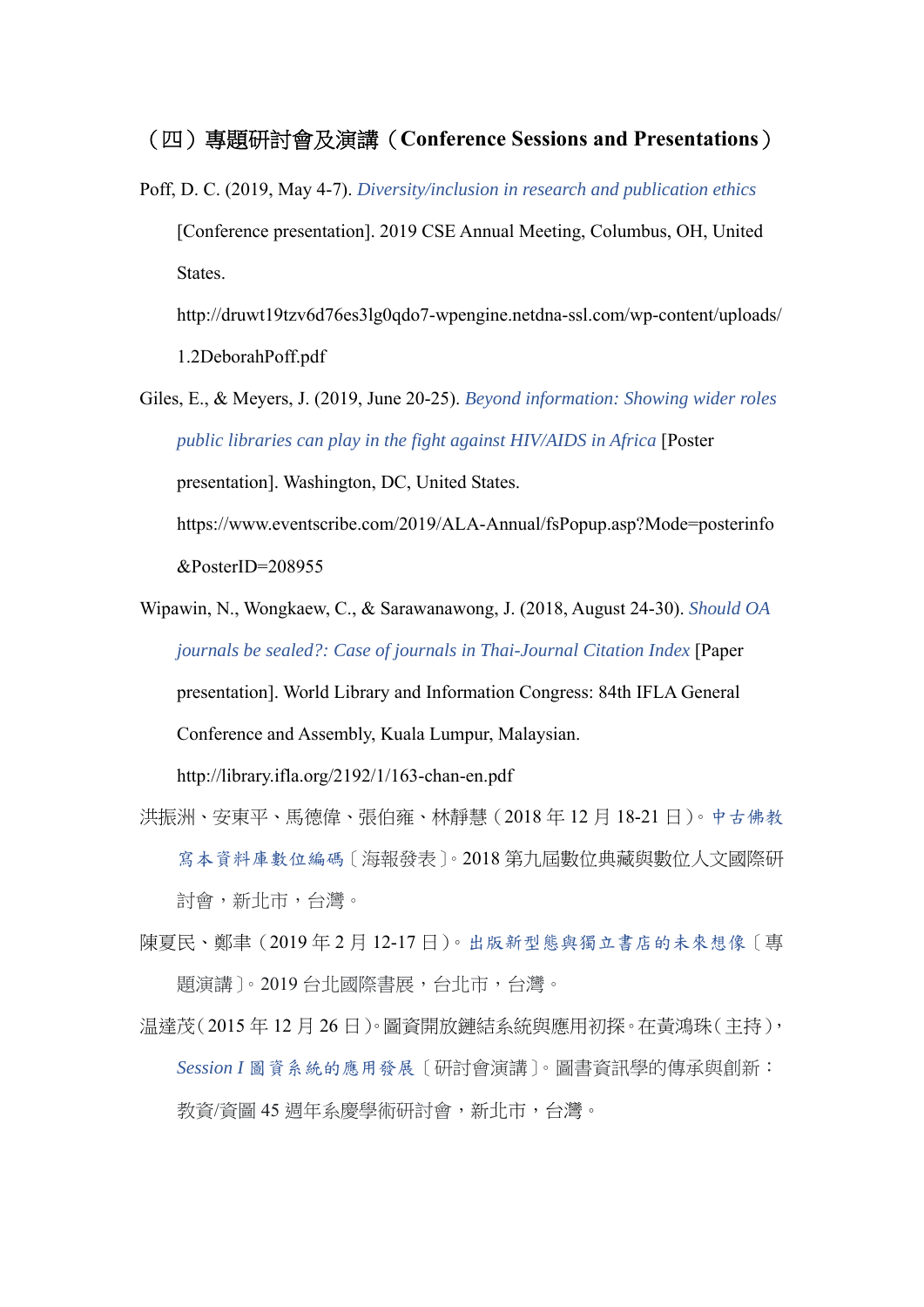#### (五)博碩士論文(**Doctoral Dissertations and Master's Theses**)

- Abdoh, E. (2019). *Implications of social networks on medication information-Seeking among middle eastern international students: An exploratory Study*  [Unpublished doctoral dissertation]. University of South Carolina. https://scholarcommons.sc.edu/cgi/viewcontent.cgi?article=6546&context=etd
- Paige, B. E. (2017). *Open data portals in northern New England states* [Unpublished master's thesis]. University of British Columbia. https://dor.org/10.14288/1.0355232
- 林瑺慧(2014)。台灣學術期刊引用文獻羅馬化現況研究:以 *TSSCI*、*THCI Core*、 *A&HCI*、*SSCI* 及 *Scopus* 收錄期刊為例〔未出版之碩士論文〕。淡江大學資 訊與圖書館學系。
- 張衍(2016)。海峽兩岸檔案學教育之沿革與發展研究〔未出版之博士論文〕。國 立政治大學圖書資訊與檔案學研究所。

#### (六)網路相關資源 **(Websites and Other Online Communities)**

Crotty, D. (2020, March 6). *Ritual, process, and social interaction: The world's oldest surviving video rental store.* The Scholarly Kitchen.

https://scholarlykitchen.sspnet.org/2020/03/06/ritual-process-and-social-interacti on-the-worlds-oldest-surviving-video-rental-store/

洪文琪、陳明俐、紀凱齡、劉瑄儀、莊裕澤(2019 年 6 月 20 日)。如何避開掠 奪性期刊及研討會的陷阱。Research Portal 科技政策觀點。

https://doi.org/10.6916/STPIRP.2019-06-20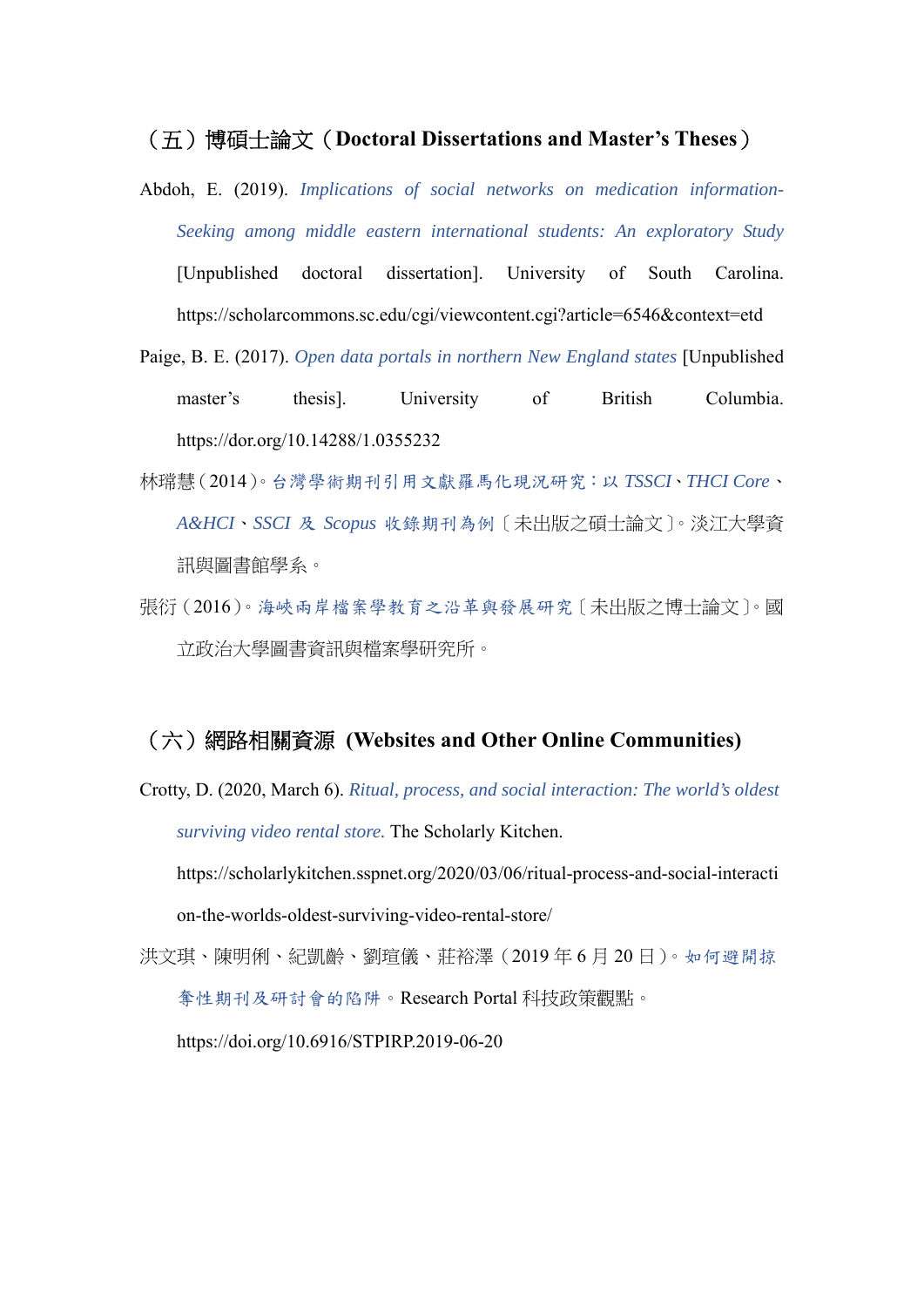# 二、常見引用格式彙整

表 **1** 內文引用呈現方式

| 作者人數               | 内文引用列出人數                          | 範例                                                  |
|--------------------|-----------------------------------|-----------------------------------------------------|
| $1 \nsubseteq 2$ 人 | 列出全部作者                            | 張淳淳 (2008)、吳秋燕與林奇秀 (2016)、Lin (2020)、Griffiths      |
|                    |                                   | 與 King (1986)                                       |
|                    |                                   | (邱炯友、李韻玟,2019; Chen & Chen, 2019)                   |
| 3人以上               | 只列出第一位,其他作者以"et al."<br>或「等」呈現    | 林菁等 (2016)、Marshall 等 (2010)                        |
|                    |                                   | (蔡娉婷等,2019;Chen et al., 2017)                       |
| 團體或機構作者(無簡稱)       | 列出團體或機構作者之全稱                      | 國家圖書館 (2016) · Linked Data for Production (2017)    |
|                    |                                   | (教育部, 2013; University of Chicago Press, 2018)      |
| 團體或機構作者(有簡稱)       | 第一次引用列全稱,並用方括號帶出<br>簡稱,後續引用則列簡稱即可 | 第一次引用:                                              |
|                    |                                   | American Library Association ([ALA], 2019)、有限責任台灣友善 |
|                    |                                   | 書業供給合作社 (〔友善書業合作社〕, 2014)                           |
|                    |                                   | (科技部人文社會科學研究中心〔人社中心〕, 2020; Association             |
|                    |                                   | of College & Research Libraries [ACRL], 2019)       |
|                    |                                   | 第二次引用:                                              |
|                    |                                   | 人社中心 (2020)、ACRL (2019)                             |
|                    |                                   | (友善書業合作社,2014;ALA, 2019)                            |